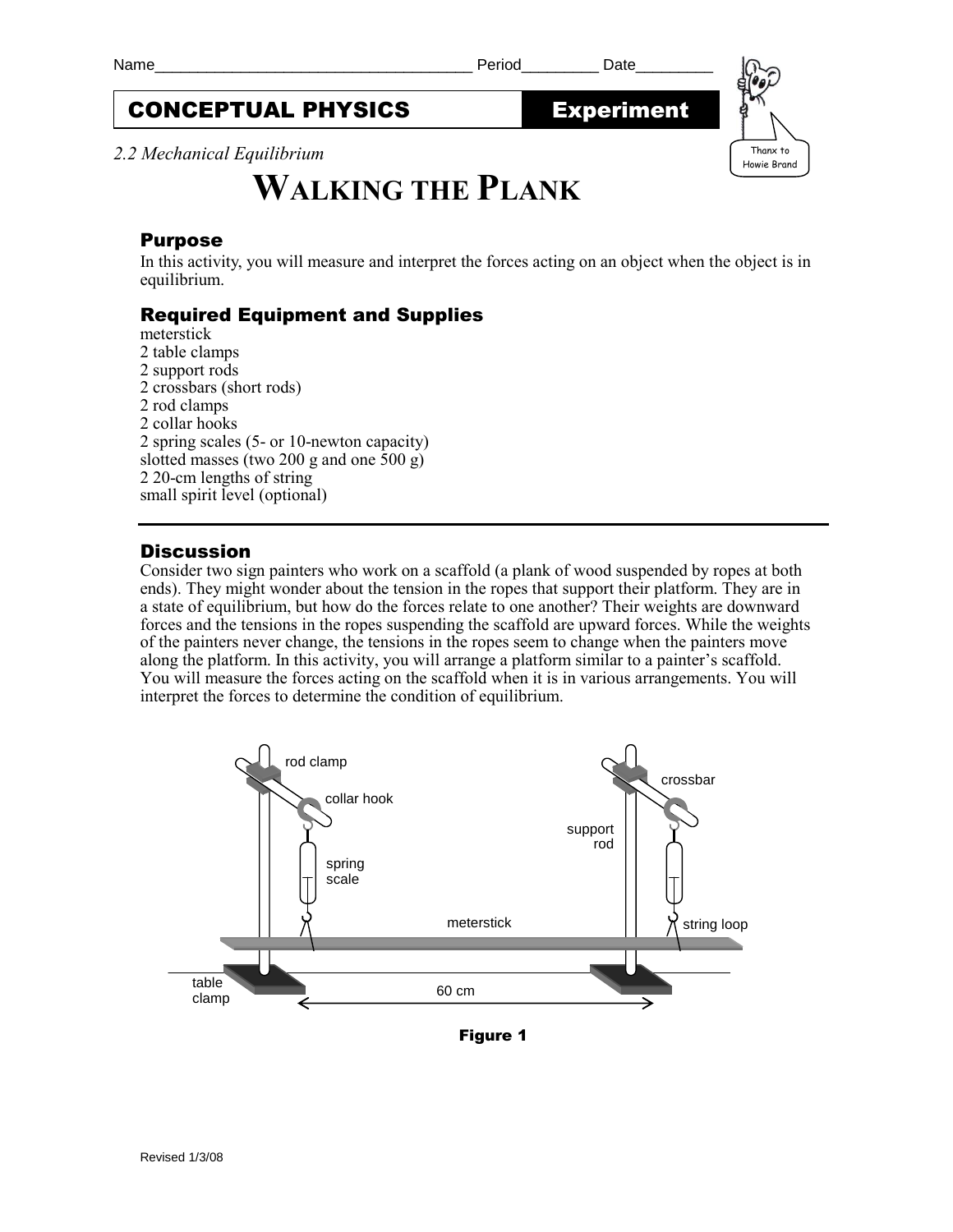### Procedure

**Step 1:** Calibrate both spring scales so that when held vertically and carrying no load, each reads zero.

**Step 2:** Arrange the apparatus as shown in figure 1.

a. Position the table clamps so that the support rods are about 60 cm apart.

b. Attach the crossbars to the support rods using the clamps. Hang a spring scale from each of the crossbars using the collar hooks.

c. Tie the ends of one 20-cm length of string together to create a loop. Hang the loop from one of the spring scales. Repeat for the other spring scale.

d. Suspend the meterstick (centimeter scale up) from the loops of string. Balance the arrangement so that the 50-cm mark is centered between the string loops and the meterstick is level. (Use a spirit level—if one is available—to check the meterstick.) This structure is a model of our painters' scaffold.

e. Adjust the meterstick so that the readings on both spring scales are the same (or very nearly the same). Move the meterstick left or right or adjust the level if necessary.

**Step 3:** Record the readings on both scales.

Reading on left scale:\_\_\_\_\_\_\_\_\_\_\_\_\_\_\_ Reading on right scale:\_\_\_\_\_\_\_\_\_\_\_\_\_\_\_

- 1. Add those readings and record the result. This is the total weight of the meterstick and string loops.
- 2. Complete the diagram of the meterstick with the forces acting on it. The force L is the upward force on the left, R is the force on the right, and W is the downward force of weight.



3. What is the net force on the meterstick? The net force is the sum of the forces, taking direction into account.

**Step 4:** Carefully place one 200-g mass at the 40-cm mark while carefully placing the other 200 g mass at the 60-cm mark. (These represent our painters; take care so they don't fall!) Aim the slots of the slotted masses toward either end of the meterstick (0 or 100-cm).

**Step 5:** Record the readings for both scales.

Reading of left scale: \_\_\_\_\_\_\_\_\_\_\_\_\_\_\_\_\_\_\_\_ Reading of right scale: \_\_\_\_\_\_\_\_\_\_\_\_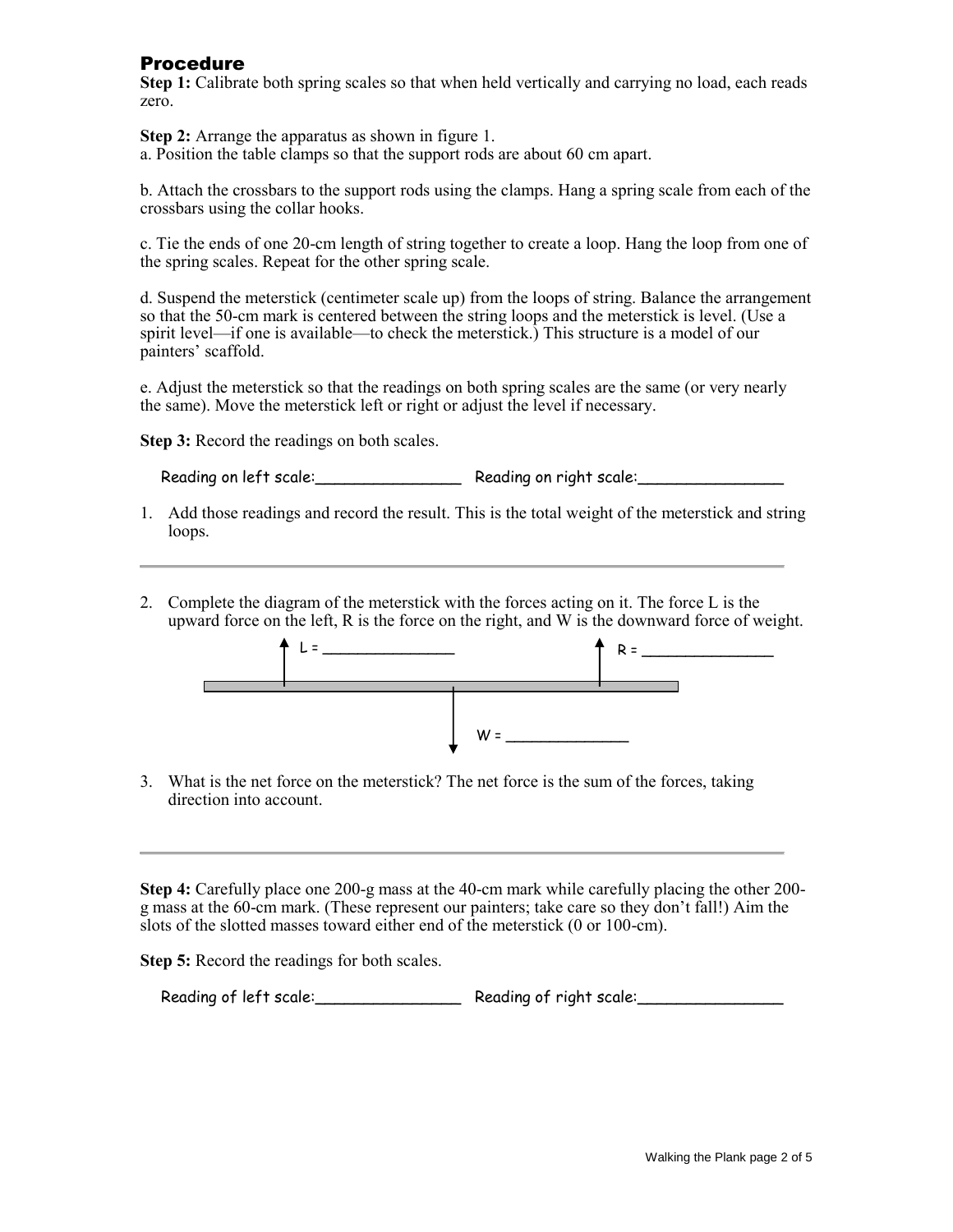- 4. What is the total weight of the meterstick, string loops, and masses?
- 5. Sketch a diagram of the meterstick with all the forces acting on it. Include the numerical values of each force in your diagram.

6. What is the net force on the meterstick?

**The Story** 

**Step 6:** Move the mass at the 40-cm to the 70-cm mark. Keep the other mass at the 60-cm mark. The structure is still in equilibrium, even though the load is not evenly distributed.

**Step 7:** Record the readings for both scales.

Reading of left scale:\_\_\_\_\_\_\_\_\_\_\_\_\_\_\_ Reading of right scale:\_\_\_\_\_\_\_\_\_\_\_\_\_\_\_

7. What is the total weight of the meterstick, string loops, and masses?

8. Sketch a diagram of the meterstick with all the forces acting on it. Include the numerical values of each force in your diagram.

9. What is the net force on the meterstick?

 $\mathcal{L}_{\mathcal{A}}$ 

10. Review your findings so far. What would you say is the condition for equilibrium, a condition that was met in all the arrangements investigated so far?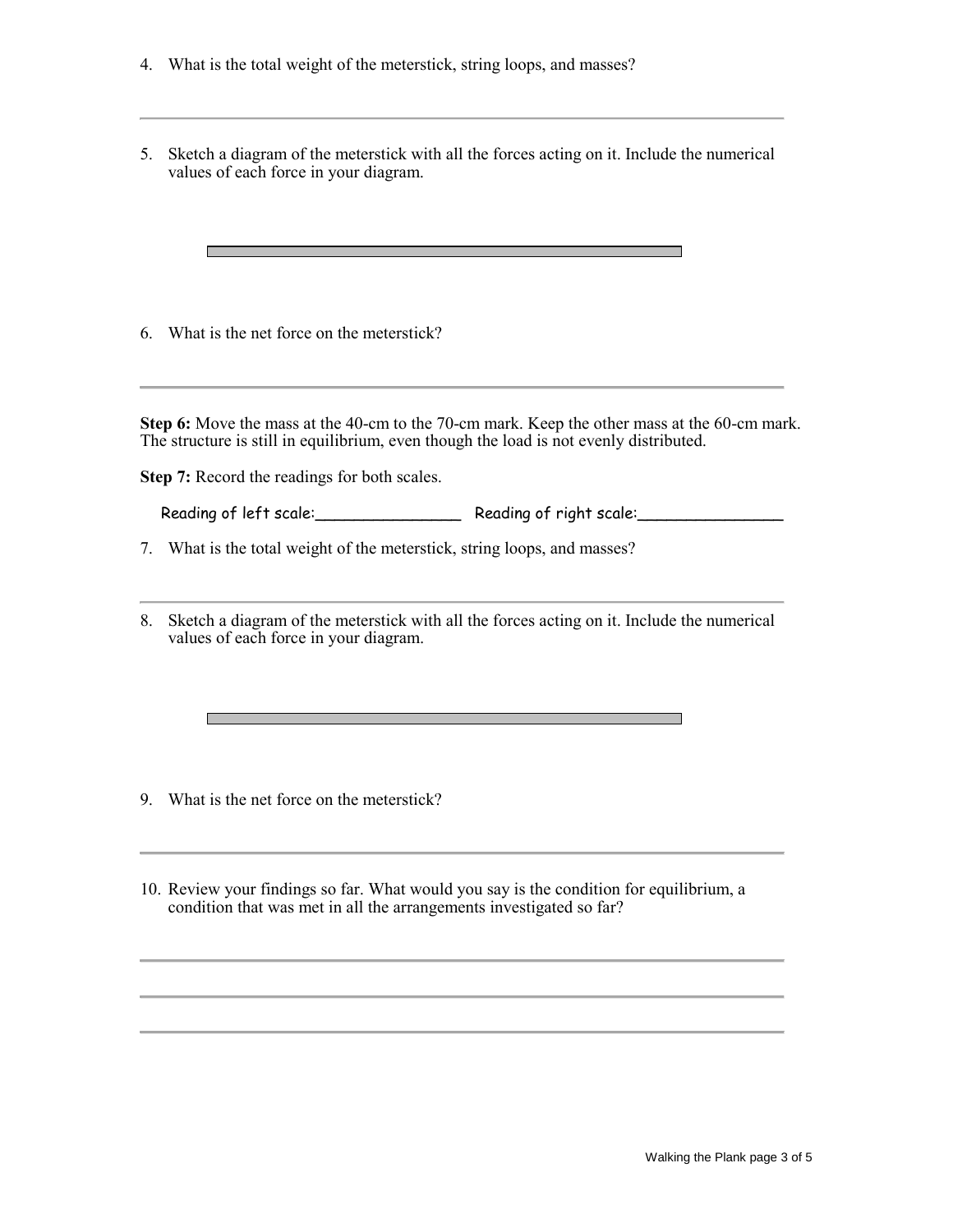**Step 8:** Suppose two painters with different weights used a scaffold. Simulate this by using a 500-g mass and a 200-g mass. Carefully stack the two masses at the 50-cm mark and read the scales.

Reading of left scale: Reading of right scale: Reading of right scale:

**Step 9:** Carefully place the 200-g mass at the 60-cm mark and the 500-g mass at the 40-cm mark, but do not read the scales yet.

11. What will the scale readings add to?

**Step 10:** Read **only** the left scale and record the reading.

Reading on left scale:\_\_\_\_\_\_\_\_\_\_\_\_\_\_\_\_\_\_\_\_

12. Predict the approximate value of the reading on the right scale and record your prediction.

Prediction on right scale:\_\_\_\_\_\_\_\_\_\_\_\_\_\_\_\_\_\_\_

**Step 11:** Read the right scale and record the reading.

Reading on right scale:\_\_\_\_\_\_\_\_\_\_\_\_\_\_\_\_\_\_\_\_\_

13. How did the reading compare to your prediction?

**Step 12:** Move the 200-g mass until both spring scales have the same reading. Record the location of the 200-g mass.

Position of the 200-g mass:\_\_\_\_\_\_\_\_\_\_\_\_\_\_\_\_\_\_\_\_\_\_\_\_\_\_\_\_\_\_

14. The 500-g mass is 10 cm from the center of the meterstick. How far is the 200-g mass from the center of the meterstick?